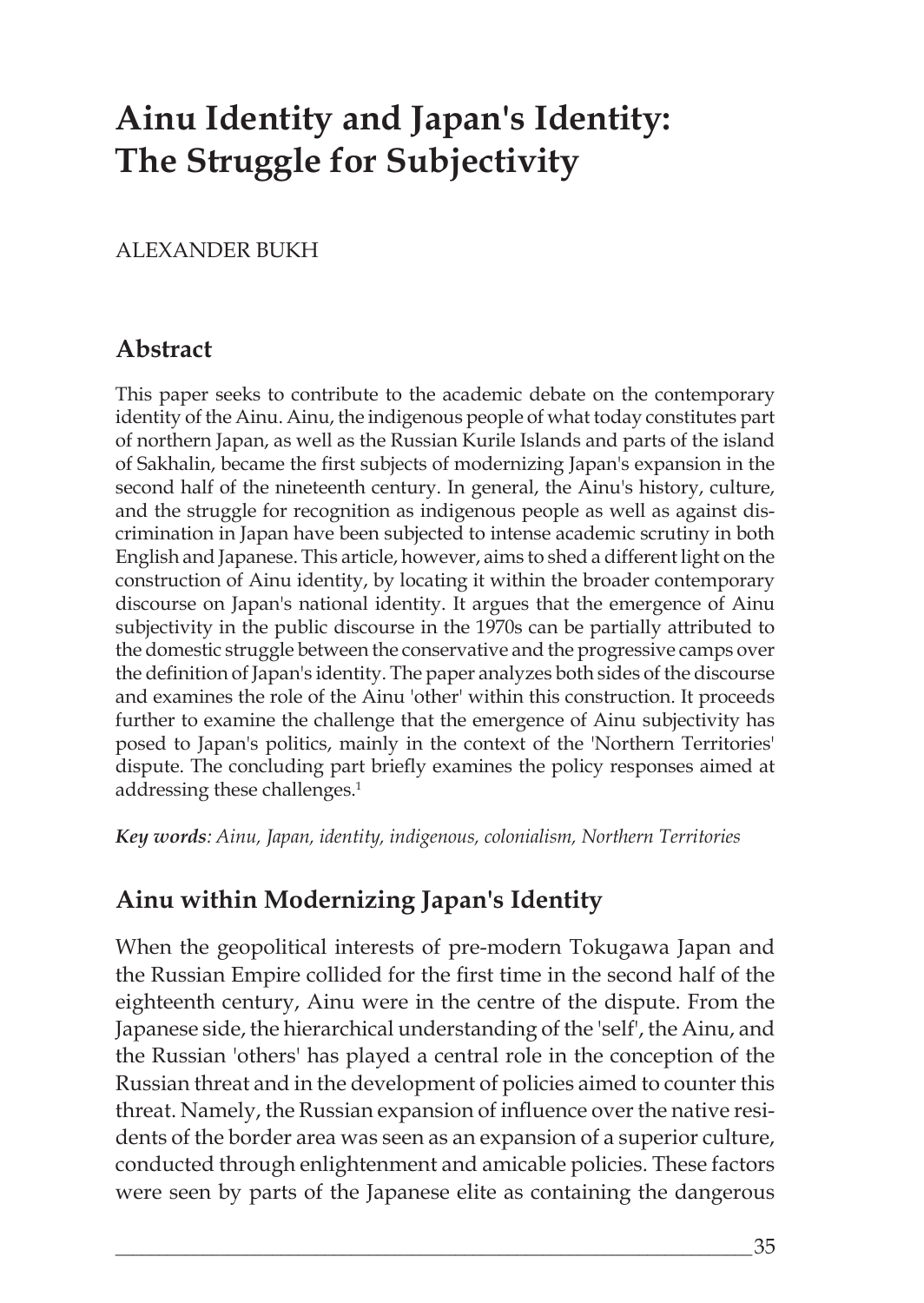possibility of a voluntary embrace of the rule of the Russian Empire by the Ainu (Akitsuki 1987). As such, the directives given by the Edo (Tokyo) shogunate to the Matsumae clan, which acted as an intermediary between the central government and the Ainu after the Ainu revolt of 1789, emphasized the need to educate the natives to prevent the spread of Russian influence (Takakura and Harrison 1960: 51). In other words, in a simplified hierarchical construction of the self and the two 'others', Russia and Japan occupied relatively equal status in terms of their cultural values, while the Ainu, who were seen as potentially subjected to enlightenment by either Russia or Japan, were at the lowest step of this cultural hierarchy.

Japan's semi-forced socialization into Western international society in the second half of the nineteenth century led to an internalization of two sets of interrelated but substantially different modes of normative behaviour. On one hand, Japan aimed to gain the status of a 'civilized' nation and engaged in cordial relations with the Western powers. At the same time it adopted coercive imperialist policies towards peoples it considered 'uncivilized'. These policies were seen as an integral part of the newly acquired 'civilized' state identity (Suzuki 2005: 139).

Ainu became the first direct subjects of Japan's modern colonialism, as the colonization process of their lands began almost simultaneously with the establishment of the new Meiji government that toppled the feudal Tokugawa shogunate. In the 1860s, during the first years of Japan's 'socialization' into the imperialist international society and a few decades prior to the emergence of Japan's version of Orientalism (Tanaka 1993), when the debates over Japan's place in the world were in their embryonic state, the island of Hokkaido and adjacent islands (including what a century later came to be known as 'Northern Territories'), all inhabited by different Ainu groups, were incorporated into Japan proper, becoming the 'Northern Gate of the Empire'. The Meiji government embarked on a mission to colonize the territories and educate the natives, largely based on the American experience of 'developing' Indian lands (Siddle 1996: 55–56). The Kurile Ainu, who along with the Hokkaido Ainu became subjects of the Japanese Empire, met a similar fate. As one of the Meiji-era Japanese surveys of the islands shows, in 1872 there were around 70 Ainu living on the two largest islands currently disputed by Japan and Russia, Kunashiri and Etorofu, and Ainu constituted one-third of the population of the Kuriles (Chishima in Japanese) (Sasamori [1893]1988). In 1884, the island of Shikotan, initially uninhabited, was populated through a forced transfer of the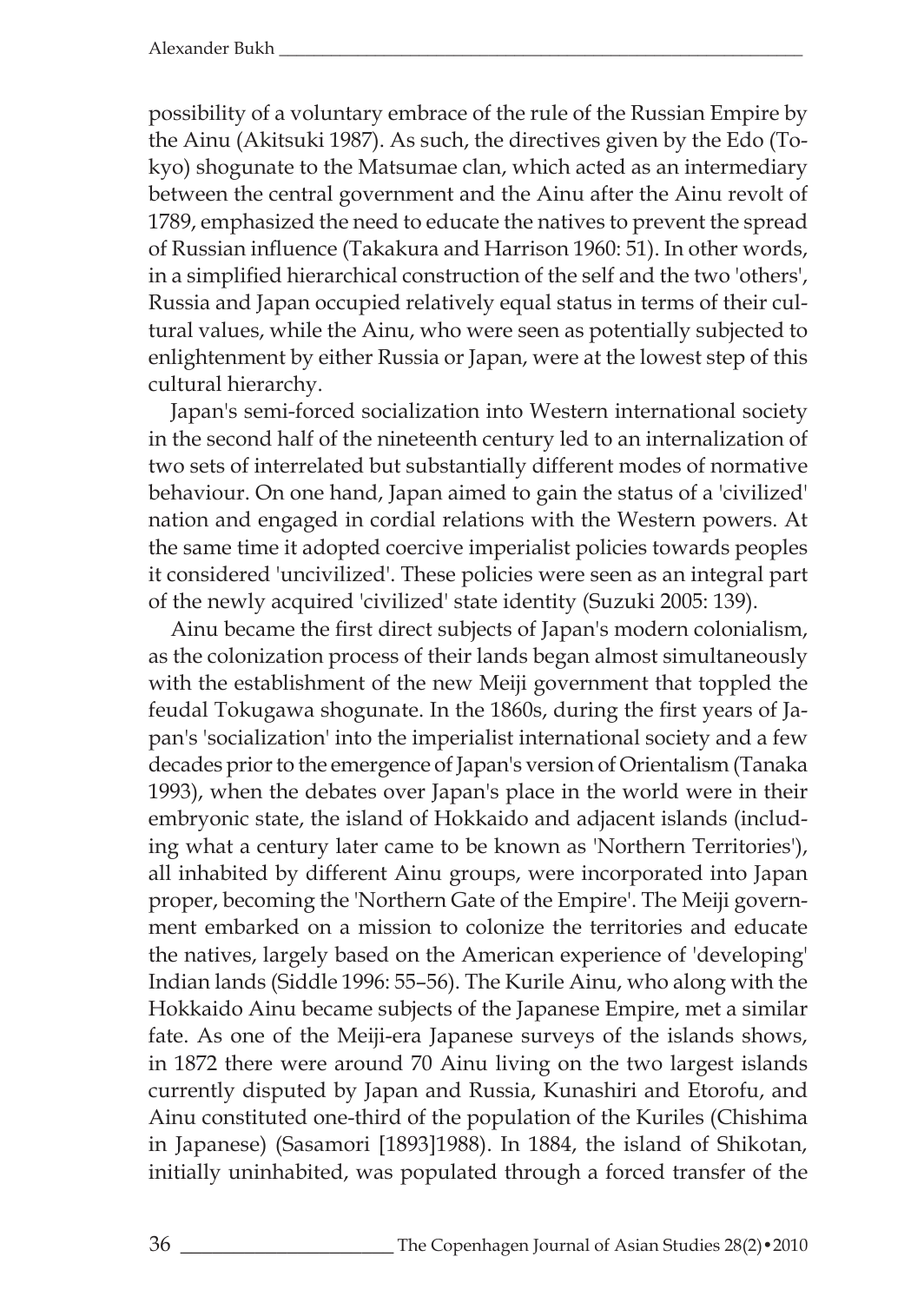indigenous population of the northern Kurile island of Shumushu, $2$  as the Meiji government did not trust the russified Ainu to reside at the northern gate of their empire's northern frontier (Kikuchi 1994: 58–59). Relocation to a fundamentally different environment, combined with policies of Japanization and attempts to convert the traditional hunters into farmers, had severe consequences for this 97-strong Ainu community, forcefully detached from their traditional way of life. Within only six years after relocation, the size of the community had declined by 50 per cent, to 49 members in 1890 (Kaiho 1974: 84–87).

In terms of the Ainu's place in Japan's identity, the Japanese conception of the Ainu allowed for mobility from the inferior realm of barbarian to the realm of the civilized, as Japan itself was still subject to unequal treatment by the 'civilized' nations of the West. As such, it was a combination of the two modes of the colonial encounter with the 'other' outlined by Todorov (1984: 42): the Ainu were perceived as different and inferior, but at the same time susceptible to assimilation through education to become an integral part of the Japanese 'self'. As Japan itself was in the process of self-education towards 'civilization', denying the Ainu the possibility of becoming equal subjects of the Emperor would mean denying Japan the possibility of becoming an integral part of the realm of civilized nations. It must be noted that the discourse on Japan's ethnic structure in the imperial years has been rather unstable and has undergone a number of significant fluctuations between ethnic homogeneity and heterogeneity (see Oguma [1995] 2002 for a detailed discussion). Within this context, the ethnic difference or similarity between the Ainu and the mainland Japanese (*wajin*) was a subject of continuous academic debate among contemporary anthropologists. While some argued for different ethnic origins, others countered by presenting linguistic and cultural arguments that found in Ainu customs traces of ancient customs and religion (Shintō) of Japan and in the Ainu language remains of archaic Japanese (Oguma [1995] 2002: 73-86).

However, in cultural terms, the Ainu 'backwardness' and the need to 'civilize' them through education were taken for granted. In other words, the ideas of historical progress and enlightenment imported from the West during the nineteenth century resulted in reinterpretation of the Ainu difference in terms of time rather than space (Morris-Suzuki 1998: 9-34). The Ainu society, which earlier was viewed as inferior and different but existing in a coeval temporal space, came to be seen as backward and representing Japan's own past in the modernist and 'civilized' cosmology. While earlier, education of the Ainu was seen simply as a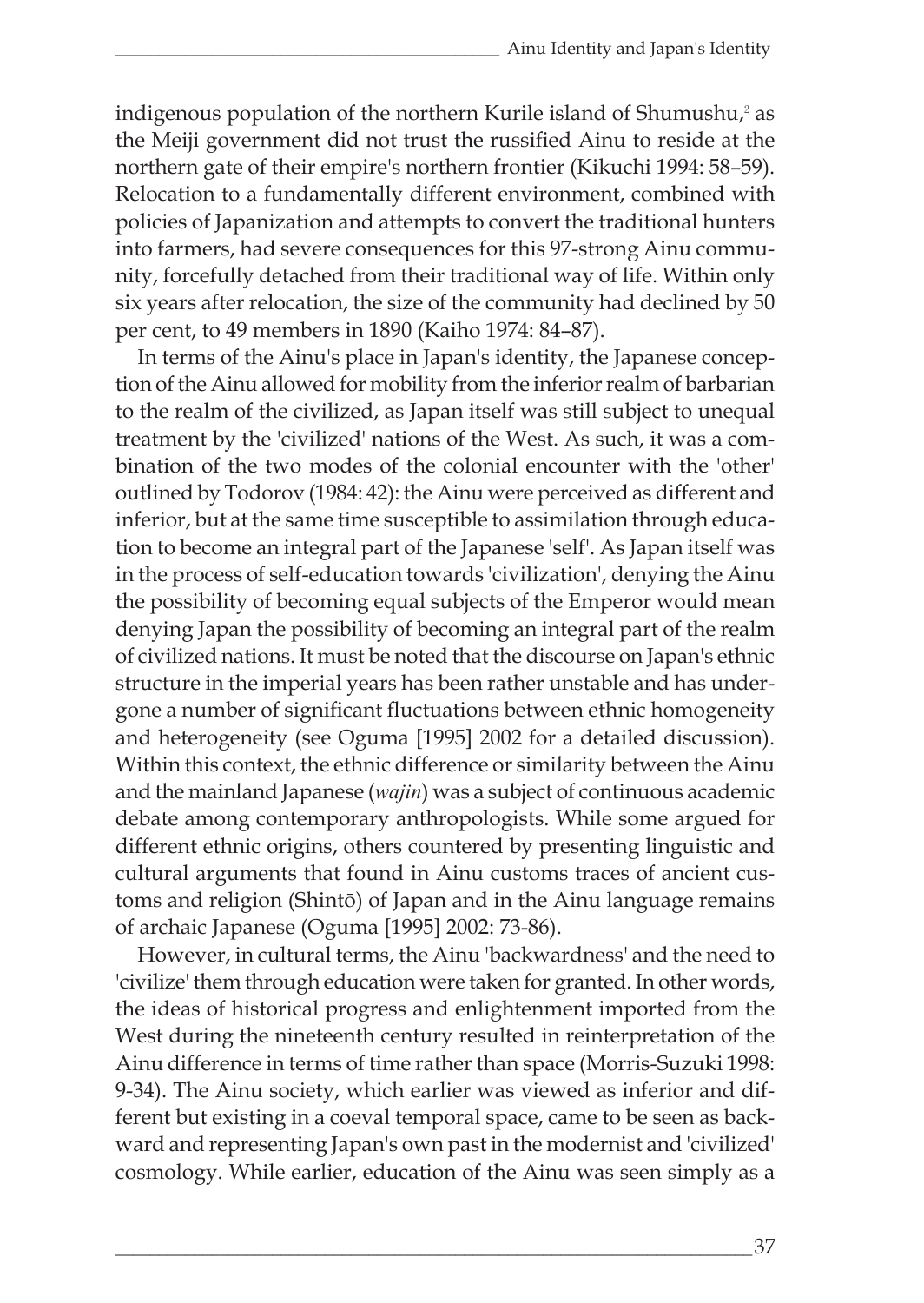strategic tool to prevent the spread of Russian influence, now adaptation of the customs of 'civilized' Japan became the main condition for achieving the status of a fully equal human. Forced assimilation of Ainu into the new and modern Japanese nation as an integral part of what later became the 'family' of the Emperor's subjects, became one of the pillars of Japan's colonization policies (Hashimoto 1987: 271).

Later, during Japan's imperial expansion in the Asia Pacific, the colonization of Ainu lands came to be represented as an integral part of the broader modern development of the Japanese (Yamato) race, as one of the first steps of the 'pioneering' (*kaitaku*) project, which included Manchuria, Korea and the South Pacific islands (Takakura 1942: 171). This contextualization of the 'development' of Hokkaido and adjacent islands within the broader project of colonial expansion is not surprising. The process of colonization in Hokkaido through the state-organized dispatch of 'pioneers' was similar in its rationale and implementation to that followed later in Taiwan, Manchuria and Korea. Furthermore, the assimilation policies applied to Ainu served as a source of information for subsequent policies of Japanization in Korea (Siddle 1996: 145; Oguma 1998: 55).

During the last days of the Asia-Pacific War and in the few weeks following Japan's surrender, parts of the formerly Ainu territory, namely, Sakhalin and the Kurile archipelago including the four islands of Habomai,<sup>3</sup> Shikotan, Kunashiri and Etorofu, which later came to be known in Japan as the 'Northern Territories', were occupied by the Soviet Union. The unilateral annexation of the islands in 1947 was followed by expulsion of the remaining Japanese residents, among them a number of Ainu. A grassroots movement for the return of the occupied territory by Hokkaido residents started almost immediately after the Soviet occupation, although the embrace of the irredentist cause by the Japanese government occurred much later and crystallized as the quest for the return of the four islands only in the 1960s. The question of the Ainu as the original owners of the islands, however, did not surface in the domestic discourse during the formative years of the territorial dispute and the conception of the islands as Japan's inherent territory became an integral and unproblematic aspect of Japan's policy vis-à-vis the Soviet Union.

In the first decades after Japan's defeat in the Asia-Pacific War and its surrender and rebirth as a new democratic nation, the Ainu, along with other colonized people, were largely excluded from the narrative on Japan's past and present. The school textbooks, in their brief references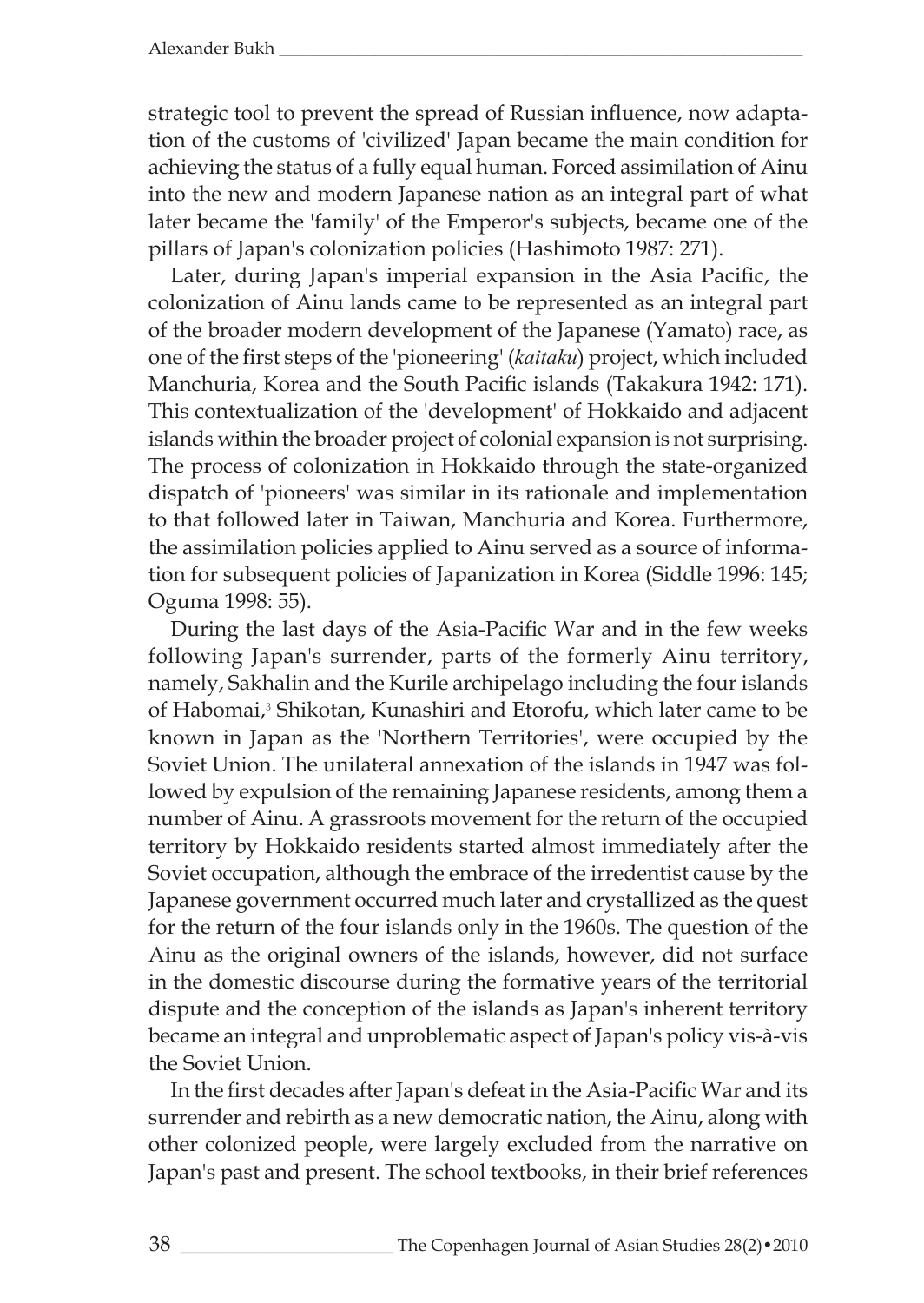to Meiji-era northward expansion, maintained the pre-1945 modernizing paradigm and ignored the disastrous effects of Japan's expansion on the Ainu (Nishino 2007:5). Other scholarly and popular texts related to the Northern Territories also noted briefly that the territories were acquired peacefully by Japan and over the years developed by Japanese, focusing on the dispute solely in terms of a bilateral issue between Japan and Russia (for example, see Taoka 1962). This tendency did not necessarily reflect Japan's peculiar denial to face its past but has been consistent with the broader international consensus regarding the place of indigenous peoples in independent nations. As reflected in one of the principal conventions regarding indigenous peoples, the International Labour Organization's Convention No. 107 (ILO 107), drafted in 1957, assimilation and integration are seen as the best way to protect the well-being of indigenous peoples.<sup>4</sup> Furthermore, the Ainu community itself was generally oriented towards elimination of discrimination through further integration into Japanese society and did not envisage a self-identity as a distinct nation or ethnicity (Siddle 1996: 151–61). Thus, in the 1950s, a number of Ainu expelled from the Kuriles by the Soviet forces participated in the grassroots irredentist movement for the return of the islands along with other *wajin* former residents, as 'living witnesses' of Japan's peaceful acquisition and development of these territories (Harrison 2007: 73–74).

# **The Struggle over Japan's Identity and the Emergence of Ainu Subjectivity**

The question of Japan's colonization of the Ainu did not appear in the public discourse after Japan's defeat in the Asia-Pacific War and the conquest continued to be narrated within the modernizing paradigm. The broad narrative on Ainu that involved re-evaluation of Ainu culture and the portrayal of Ainu as victims of Japan's colonization as well as the quest of the Ainu themselves for recognition as indigenous people appeared in Japan's public discourse in the early 1970s. In current scholarship, this politicization and the sudden visibility of the Ainu issue have been attributed to different social and political trends. Some argue that the appearance of the Ainu in the public discourse should be seen as a sub-product of the discourse on the 'suffering of Asia' that emerged in Japan during the Vietnam War. It has been argued that the anti-war sentiment in Japan and expressions of solidarity with the peoples of Vietnam, Laos and Cambodia rekindled not only memories of Japan's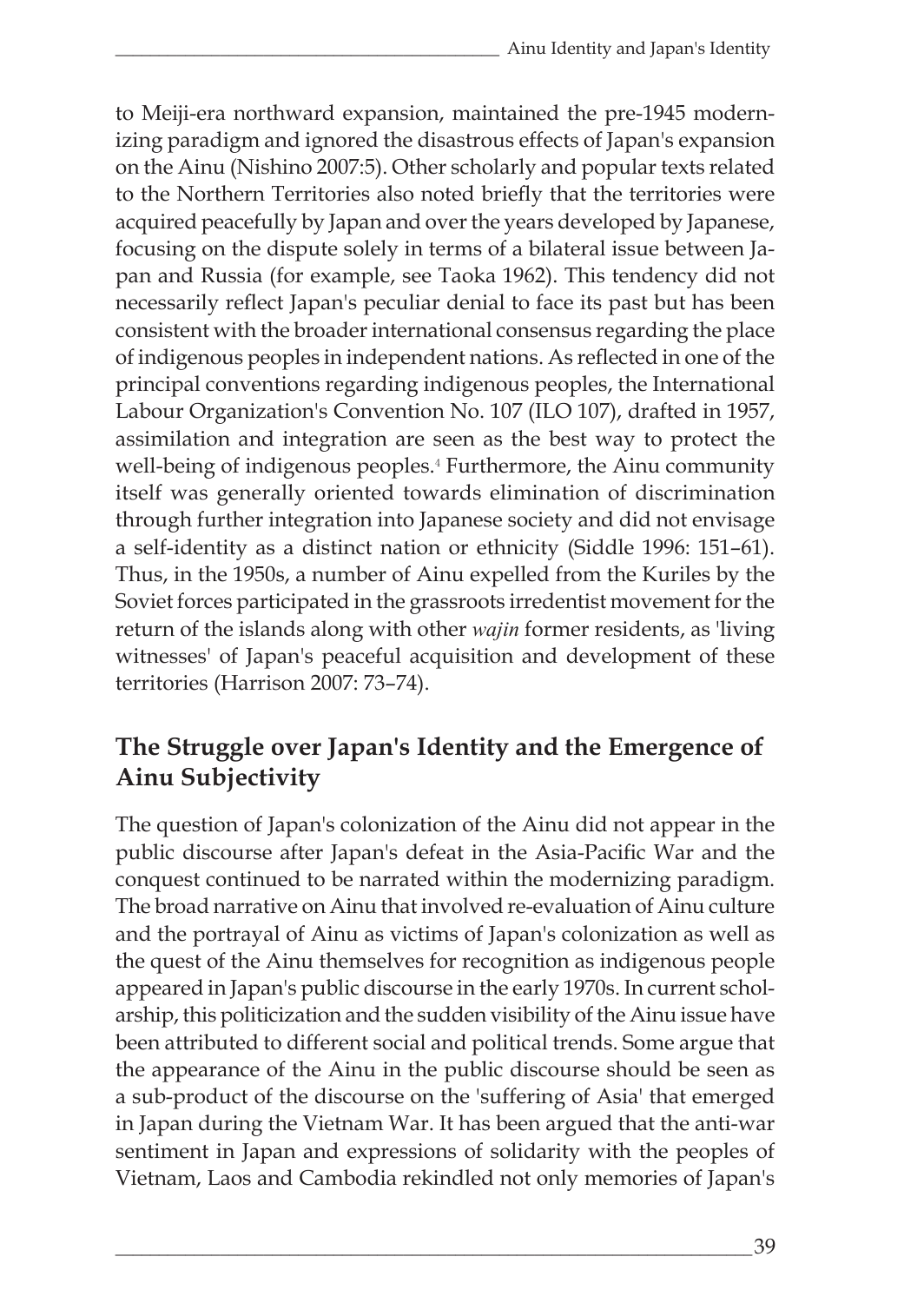own victimization of other peoples in Asia but also a discovery of an 'internal Asia' consisting of Ainu and Korean residents in Japan (Oguma 2007: 208–11). An actor-based exploration of the process of reconfiguration of Ainu identity in the 1970s emphasized the role of domestic social movements of the 1960s in facilitating the emergence of the Ainu political movement (Siddle 1996), but also noted the rise of international interest in the question of indigenous people and subsequent Ainu exposure to it as one of the dominant factors in the rise of Ainu ethnic consciousness (Siddle 1996; Harrison 2007; Larson et al. 2008).

However, a different light can be shed on the debate on the place of the Ainu as well as the emergence of the Ainu voice in the public discourse by examining the debate in the context of the broader domestic struggle between the conservative and progressive camps over the nature of Japan's national identity. There is no doubt that the number of violent acts of protest conducted by certain radical Japanese groups in the 1970s in the name of Ainu liberation played an important role in attracting public attention to the 'Ainu problem' (Siddle 1996: 165). The structure of the discourse, which focused on a critical re-evaluation of Ainu history and culture by Japanese progressive intellectuals in the 1970s, shows, however, that it was an integral part of broader domestic struggles over the nature of Japan's identity. Namely, 'Ainu' as a symbol of something fundamentally different from contemporary Japan, were mobilized to create a discursive intervention into the rising conservative narrative on Japan's ethnic and cultural homogeneity (*nihonjinron*, or the theory of Japaneseness) and the unquestioning positive evaluation of economic progress in general and Japan's development specifically (for a critical review of *nihonjinron,* see for example, Dale 1986; Aoki 1999; Befu 2001). In other words, by focusing on the Ainu, the progressive critique constituted an attempt to counter two homogenizing identity discourses championed by the conservatives: the domestic construction of Japan as a homogenous nation and the more general discourse of liberal capitalism.

The critical narrative was not restricted to criticizing the history of Japan's conquest of Ainu lands, but engaged in detailed depictions of continuing acts of discrimination against the Ainu and the persistent structure of 'aggression' and 'exploitation', undermining the conservative construction of Japan as a homogeneous nation (for example, Ogawa 1974: 36-37; Hanazaki 1977: 61; Narita 1981: 66). At the same time, within the critical agenda, the 'liberation' of Ainu came to be represented as an integral part of the broader liberation of Asian and 'Third World' peoples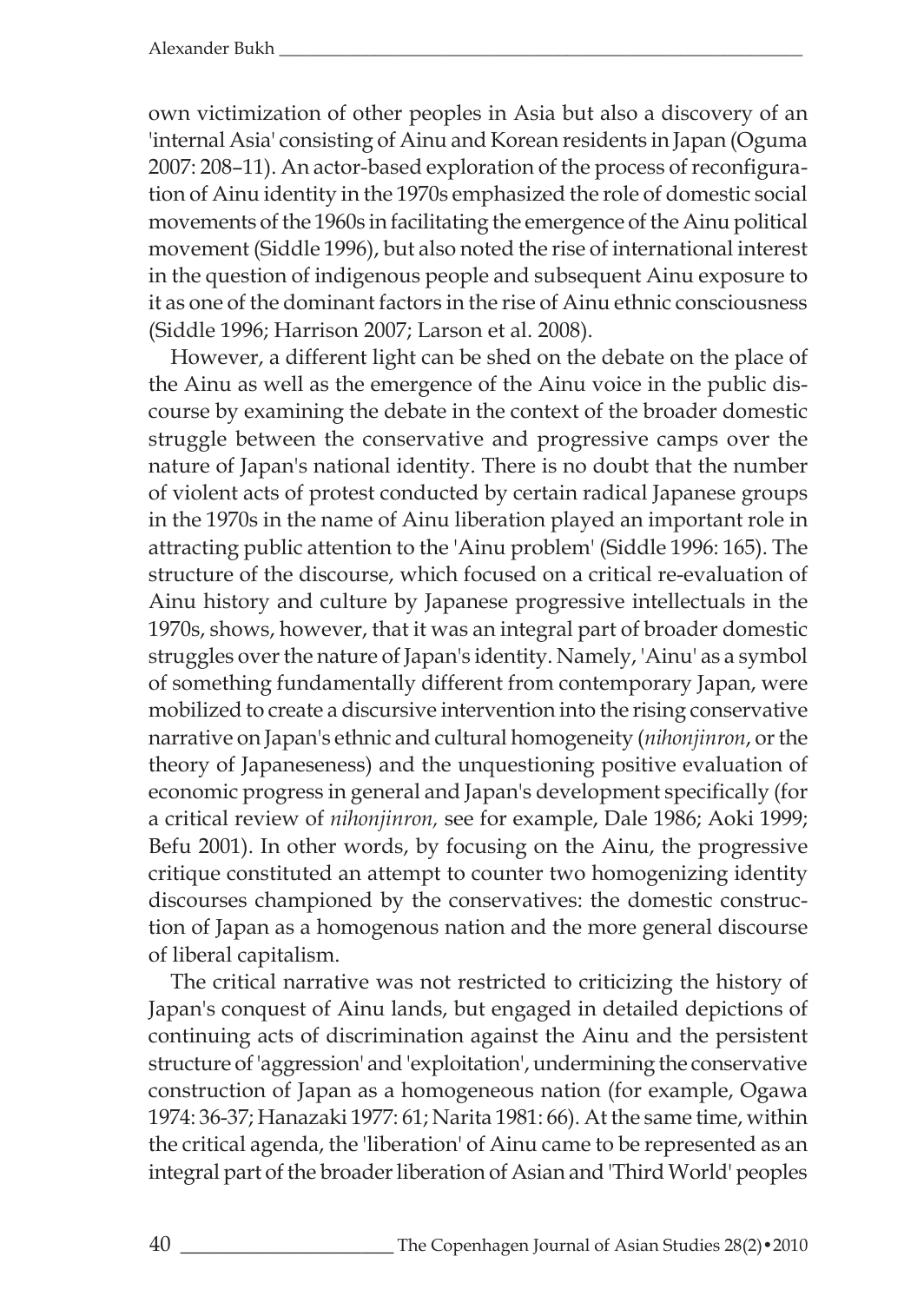(Hanazaki 1977: 62). However, the liberation of the Ainu was not seen as a goal in itself but as an integral part of the search for an alternative future not dominated by economic development, as an escape from the path dictated by the norms of the market economy. The 'liberation' of the Ainu from the atrocities and degradation visited on them by modernity was argued to be the only means to 'overcome' the dead end of modernization in order to 'open a door' to the future (Hanazaki 1977: 63). The critical discourse engaged in a radical reinterpretation of Japan's 'development' of Hokkaido and its 'enlightenment' of the indigenous population. The history of the Ainu after the advent of modernization and colonization came to be represented as a tragedy in contrast to the triumphant modernizing discourse. Following the paradigms established by the decolonization process, the Japanese (*wajin*) came to be portrayed as invaders, who paid no respect to the customs and habits of the indigenous population and forced their own 'modern' value system on the Ainu (Ogawa 1974: 37; Matsui 1972: 256–59).

 In this attempt to undermine the two homogenizing discourses of the conservative *nihonjinron*, the narrative went beyond a simple critique of Japan's history and contemporary societal discrimination against the Ainu. Importantly, it relocated Ainu difference from a temporal back to a spatial one, and presented the Ainu 'other', unspoiled by modernity, as coexisting with contemporary modern Japan. In the words of one of the writers, 'the Ainu live in the present and together with them lives the Ainu culture' (Ehara 1980: 63). This construction was enhanced through visual images of Ainu leading a 'traditional' way of life that appeared in a number of publications (for example, Kitahara 1983: 1) and extensive narration of Ainu culture and customs, not as a matter of the past but as a contemporary reality (for example, Fujimura 1982).

The coeval but at the same time archaic society of Ainu served as an antithesis to the modern world, a space in which the world of the gods, the world of humans and the world of nature existed in mutual reverberation, a space narrated as the source of inspiration for overcoming the 'pathology' of modern society (Hanazaki 1977: 62). In its critique of Japan's modernity, the narrative contrasted the quiet life of the Ainu village (*kotan*) with 'featureless' modern buildings and mourned the gradual disappearance of culturally 'pure' Ainu and 'inherent' Ainu culture and customs (Ogawa 1974: 36). As such, through the embrace of coevality of the Ainu with the Japanese, the progressive narrative seemingly overcame the hierarchy embedded in the temporal construction of the difference. However, it is doubtful whether this constituted an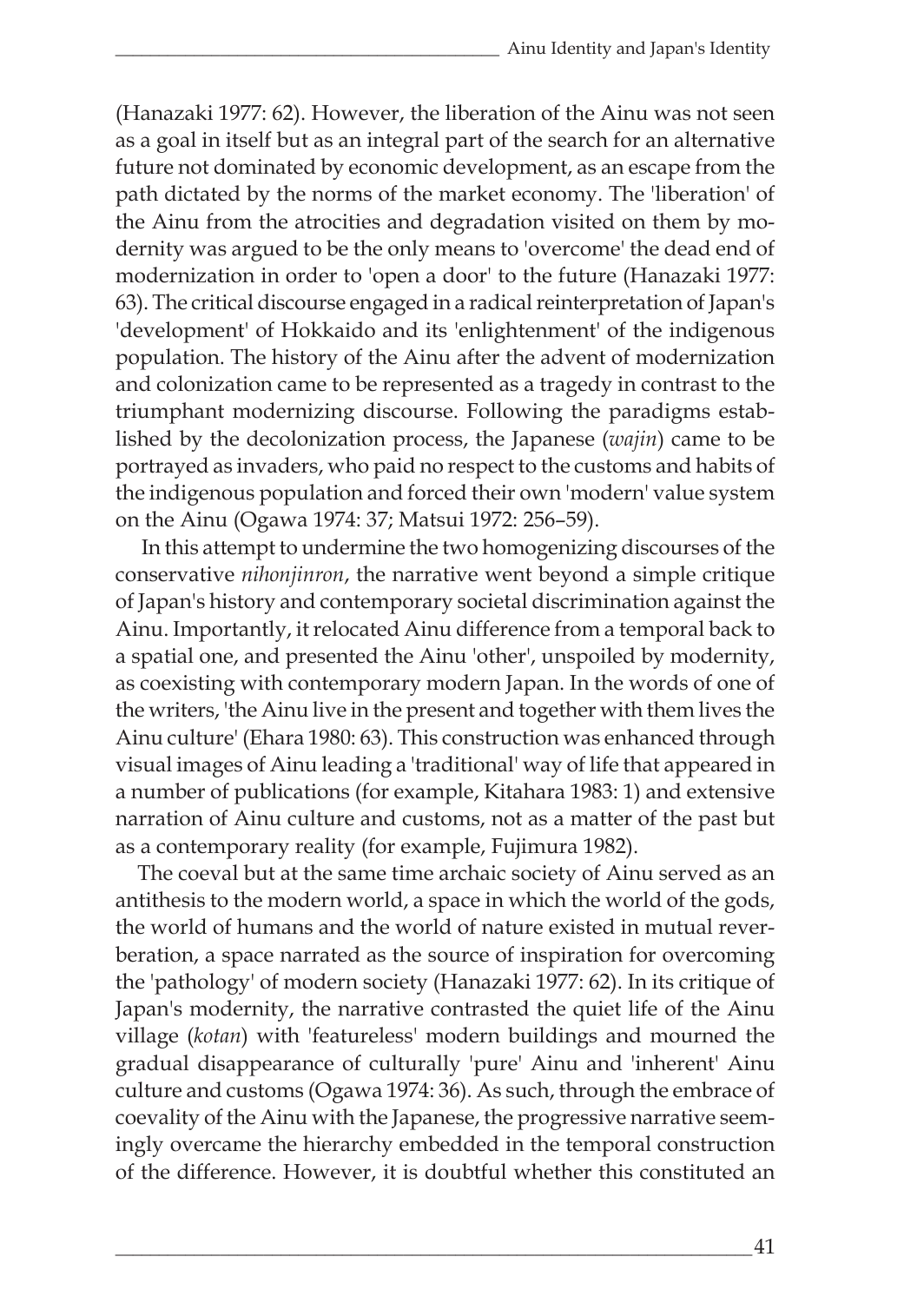admission of a dialectical relationship between the subject and the object and actual engagement with the 'time of the other' as argued by Fabian (1983: 153). Basically, categorizing the Ainu as pure and innocent 'natives' denied the existence of Ainu modernity, as lived by the members of the community since their forced incorporation into modern Japan. Arguably, more than an engagement with the time of the 'other', this celebration of the native, unspoiled by modernity, resembles more the eighteenth- and nineteenth-century European literature of the 'noble savage', which also engaged in reversion of the existing hierarchy between the 'self' and the 'other', but did not grant subjectivity to the 'native'. Like the writings of earlier - but also more recent -European thinkers, who saw in the 'native' representatives the lost Eden or the golden age of human society or the 'innocence' lost by the modern society driven by Enlightenment paradigms (Liebersohn 1994: 746), the Ainu culture was objectified to represent the simplicity, purity and harmony with nature lost in modern Japan's society.

This attempt to place the Ainu 'other' back in the realm of spatial and ethnic difference led to a counter-attack from the proponents of the (conservative) *nihonjinron* discourse. They countered this attempt to destabilize the construction of a homogeneous Japan by arguing that ethnically and culturally Ainu are an integral part of the Japanese race. This counter-narrative sought to conceal the recent history of conquest, resistance and discrimination relative to the Ainu by shifting the focus of the debate away from modern history to the prehistoric Jōmon period (c. 10,000 BC to 300 BC) and at the same time asserting the same ethnic origins for both the Japanese and the Ainu.

A special section in the popular *Chūō Kōron* journal in March 1982, titled 'A new view on *nihonjinron*', illustrates the attempt to absorb the Ainu 'other' into the Japanese 'self', by shifting the focus from modern to ancient time frames. The special section included articles written by authoritative academics from a variety of related disciplines, all of which in one way or another denied the ethnic difference ascribed to Ainu by the progressive narrative. One article argued that the history and origins of the Ainu should be viewed in a broader time frame reaching back to the prehistoric period. Hence, by providing a broad historical analysis of the Ainu and the Japanese (Yamato) people, it was argued that both peoples have cognate cultural and ethnic origins and share a common history dating back prior to the annexation of Hokkaido. The article concluded by stating that the nineteenth-century annexation of Hokkaido should be seen not as a conquest but as an act of reunification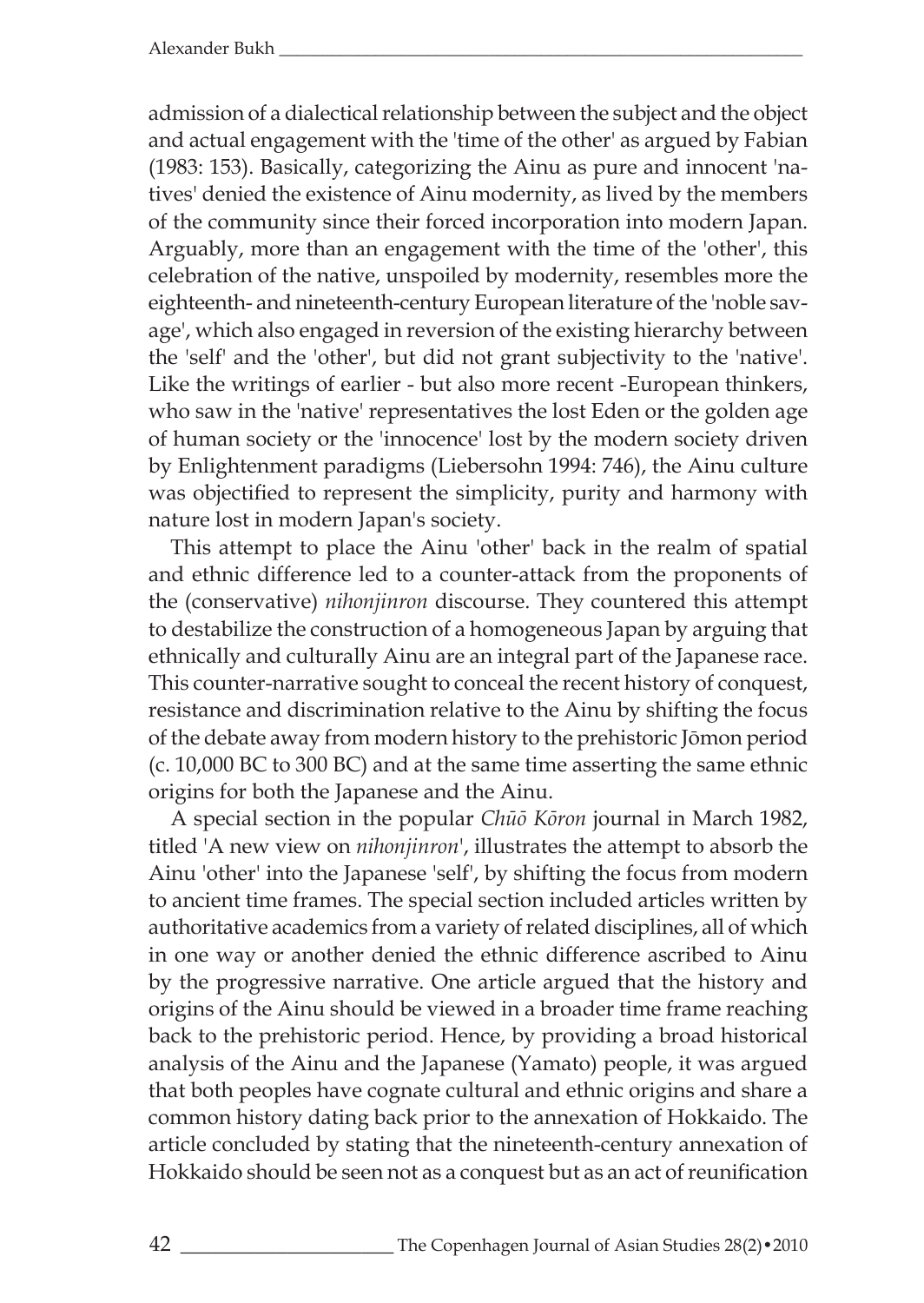of the nation (Takahashi 1982: 295-98). An anthropological review of the origins of the Ainu argued that the Ainu are of Mongoloid origin and in their physical constitution are very similar to the Japanese (Hanihara 1982). While the argument was presented very cautiously and the author was careful to avoid making any explicit statements regarding the relationship between the two groups, the implication that both the Ainu and the Japanese are of the same ethnic origin is rather obvious. The special section also included an article written by Umehara Takeshi, one of Japan's leading scholars of Japanese philosophy and the first Director General of the government-affiliated International Research Center for Japanese Studies. In his contribution, Umehara argued simply that any imputation of ethnic difference between the Japanese and Ainu is a recent and mistaken invention. Through a lengthy linguistic analysis stressing the similarity of the two languages, Umehara attempted to refute this 'recent myth', and like the other contributors, argued for the same origin of both the Ainu and the Japanese (Umehara 1982).

 Similar conceptions could be also observed in the works of one of the most popular writers of post-war Japan, Shiba Ryōtarō, who subscribed to the conservative *nihonjinron* narrative by describing the Ainu as the 'civilizational ancestors' of the Japanese. Shiba argued that Ainu are indisputably Japanese, descendants of people who 'stubbornly' continued to preserve the prehistoric Jōmon lifestyle despite the advent of Yayoi civilization (circa 300 BC - 250 AD) and all that transpired in the centuries that followed ([1992] 1997: 145.) Throughout his book on the history of Hokkaido, Shiba emphasizes the ethnic and cultural continuity between the Ainu and modern Japanese and repeats the argument that the conquest of the Ainu lands has not been a 'bloodstained struggle' between a conquering and an indigenous people, but little more than a brotherly competition between different lifestyles (ibid: 65). This attempt to incorporate the Ainu within the ethnic construction of the Japanese and to obscure the history of conquest and discrimination through re-introduction of one of the theories from the nineteenth century was criticized. It was deemed false and pseudo-scientific (Hagino 1983) and denounced as a new form of exploitation of the Ainu for conservative neo-nationalism (*shin kokkashugi*) seeking to deny any Japanese responsibility for the miseries brought upon the Ainu by nineteenth-century colonialism (Hanazaki 1986: 103-05).

In spite of the questionable nature of the scientific basis for the conservative narrative and its rather obvious motive to conceal the recent history of subjugation of the Ainu, the cultural construction of the Ainu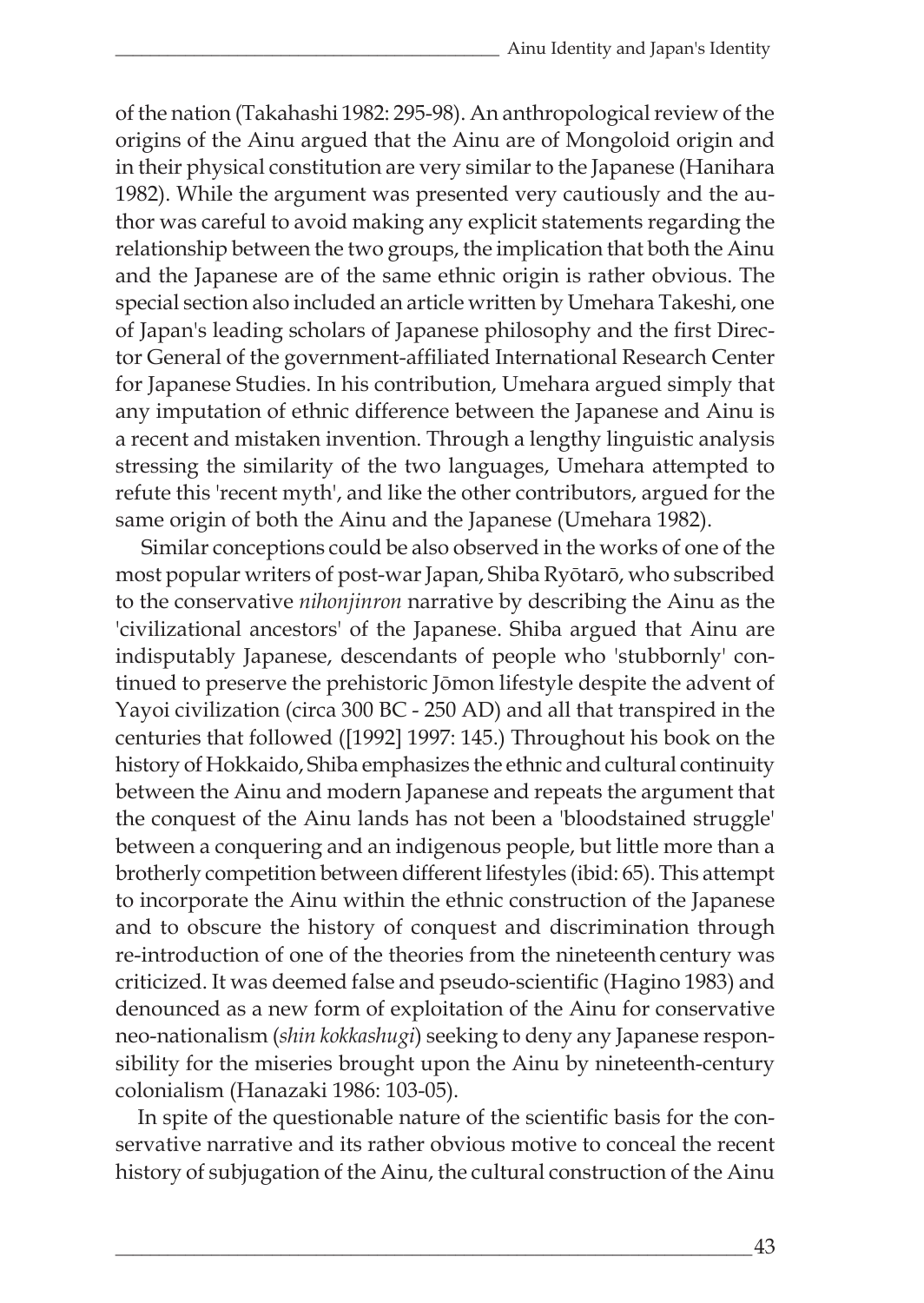that emerged from the conservative narrative strikingly resembled the one advocated by the critical discourse as it emerged within a broader context that was fundamentally different from the late nineteenth-century debates about Japan's identity. Namely, 'culture' and 'tradition', which were widely perceived as obstructing progress in the second half of the nineteenth century, now had attained an almost absolutely positive value in the *nihonjinron* discourse. Since the Ainu had come to represent the 'original' Japanese culture, now they were elevated from the inferior position of backward people to the status of superior carriers of the 'foundation of Japanese culture' that has been continuously present within Japanese thought and religion (Umehara 1984: 38) and whose 'blood flows in the veins of the majority of Japanese today' (Umehara [1982] 1985: 7; Shiba [1992] 1997: 9–12). As such, the narrative of the Ainu as an animist people living in harmony with nature that emerged from the conservative writings has been almost identical in its structure to the one propagated by the progressives. However, rather than juxtaposing Ainu and Japanese cultures, it has narrated the Ainu as an integral part of Japan's ancient culture, the sameness emphasized through juxtaposing both cultures with the most dominant 'other' in the construction of modern Japan's identity, namely 'the West' (Umehara 1984: 38-51).

This elevation of Ainu to the status of 'original Japanese' and the carriers of the inherent Japanese culture within the meta-discourse of *nihonjinron,* which argued for Japanese cultural uniqueness as the source of its successful modernization, resulted in a rather paradoxical inversion of the hierarchy between the Ainu and the Japanese in cultural terms. However, unlike the progressives who engaged in a critique of the modernizing paradigm and positioned the Ainu outside of the borders of modernity, here it remained contained within the meta-narrative of civilization and progress. As such, since the *nihonjinron* argument tried to explain and affirm Japan's post-war economic success through cultural characteristics, Japan's rapid post-war development came to be attributed to the 'hunting spirit' of the Ainu as opposed to the agricultural character of the Japanese (Umehara [1982] 1985: 10). In other words, Ainu culture, perceived as the opposite of progress and modernity from the early years of colonization well into the 1970s, was reconceptualized as the source of Japan's development and progress in a discourse that narrated economic development in terms of culture and tradition.

To a large extent, not only the conservative conceptions of the Ainu culture but also the progressive ones reflected the late nineteenth-century debates that sought to explain the origins of the Japanese people through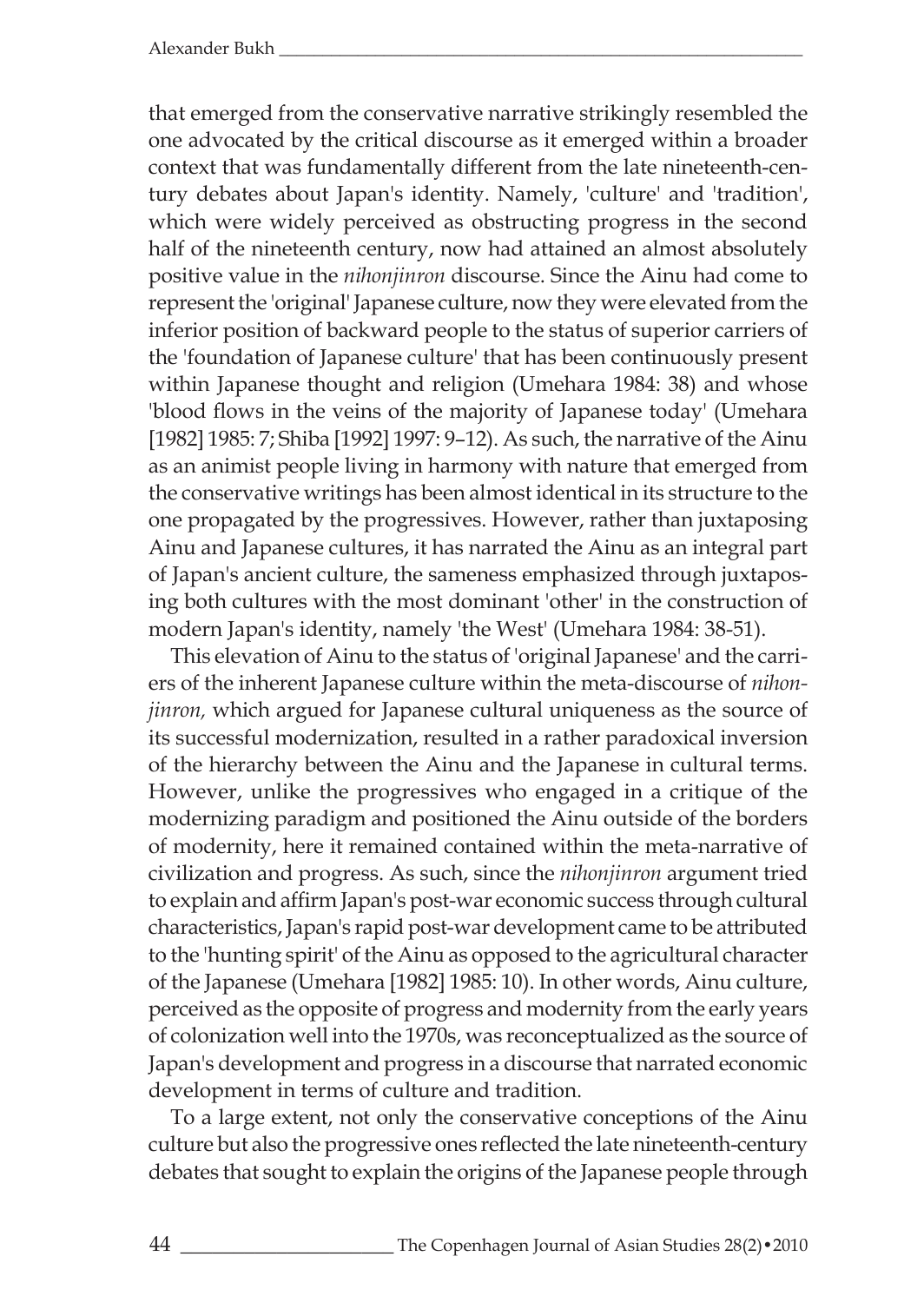the language of modern anthropology (for example, see Oguma [1995] 2002 and 1998). Hence they should be seen more as a reinterpretation and appropriation of earlier academic debates that failed to reach a consensus regarding the ethnic origin of the Japanese people rather than a radically new understanding of the Ainu/Japan nexus. However, in the context of the contemporary struggle to define Japan's identity, this paradoxical relocation of the Ainu to the temporally coeval and hierarchically superior realm - a relocation that emerged from both the conservative and the progressive narratives - enabled Ainu participation in the public discourse, not as inferior 'natives' but as equal or even superior subjects.

In general, the argument of the members of the Ainu community who appeared in public debates merged with the progressive discourse in criticizing the dominant conception of Japan as a homogeneous nation, arguing for a distinct ethnic Ainu identity and presenting a historical counter-narrative that depicted Ainu history under Japanese domination as a history of aggression, discrimination, oppression and subjugation. The 'indigenous voice', as manifested in the writings and speeches of public figures of Ainu origin such as Yūki Shōji, Chikappu (Chikap) Mieko, Narita Tokuhei, Kayano Shigeru and others, clearly subscribed to the progressive view of the history of Japan's northward expansion and located the Ainu 'self' in opposition to the colonizing Japanese. They argued that the history of Japan's northward expansion was a history of colonialism, betrayal of trust, aggression and subjugation. However, we must note that in terms of cultural identity, the discourse of the Ainu activists has been virtually identical to the conceptions of the 'pristine' Ainu culture shared by both the progressive and conservative discourses. In other words, the Ainu activists, in their struggle for a distinct identity, refused to, or more precisely, could not engage the time of the 'self' but were forced to engage in 'self-orientalism'. There are a number of factors that led to this continuous dependence on Japanese sources and conceptions for definition of Ainu culture, among them the lack of original Ainu documents resulting from the absence of a written language and the fact that the actual struggle for Ainu identity was led by the 'third generation' of Ainu who were immersed in Japanese culture and had neither experience of Ainu culture nor the initial sense of belonging (Irimoto 1999: 198). As such, the Ainu 'voice' joined in with the progressive critique of the past and the political and social present and embraced the 'noble savage' cultural identity. Obviously the alternative - the contemporary culture of the Ainu, which differed little from the Japanese one - would have erased the very same distinction it was struggling to create.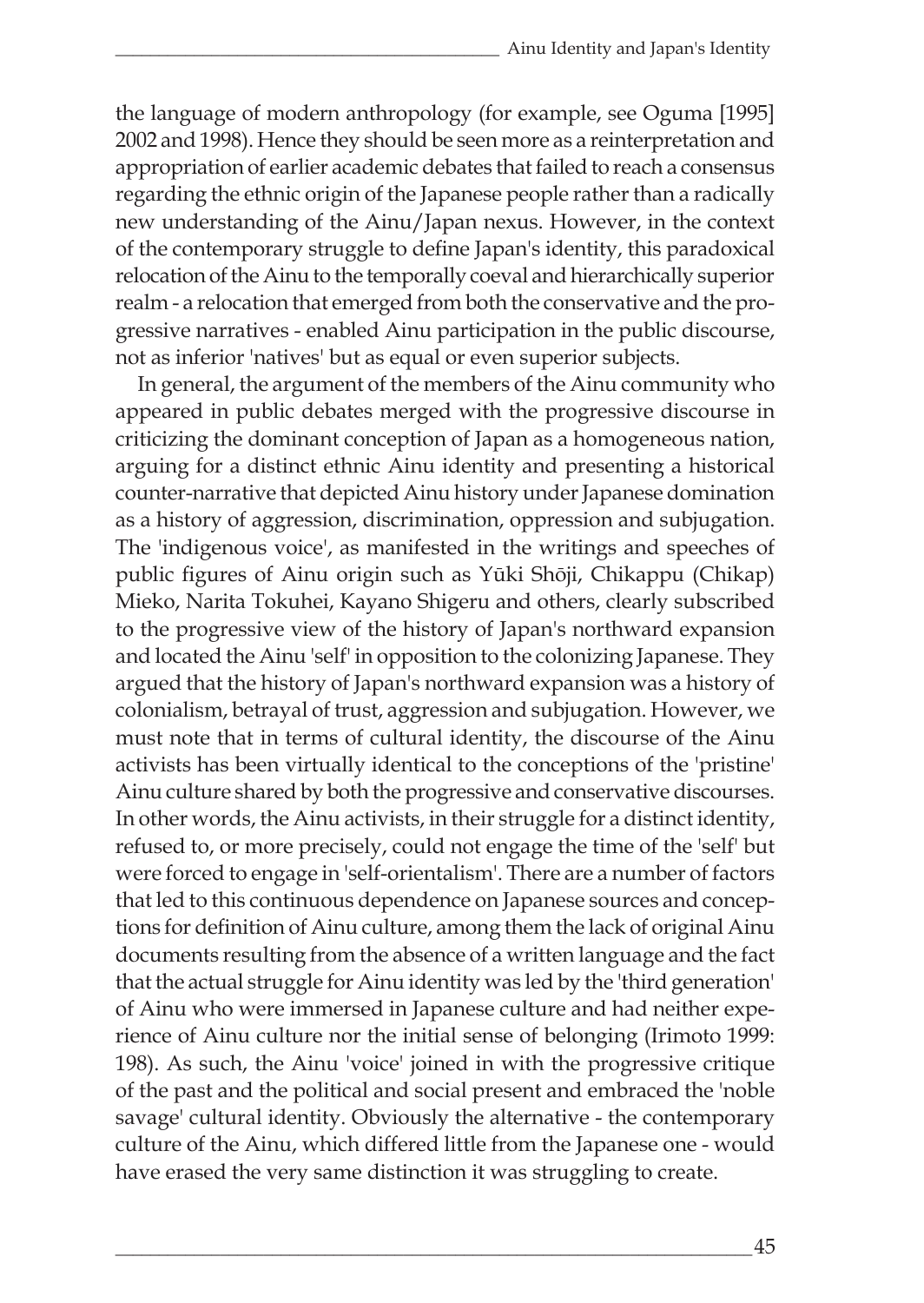The historical narrative of the Ainu activists utilized the 'traditional' construction of the Ainu as backward and inferior, and through inversion of the hierarchy, articulated their distinct identity. Echoing but also reversing the paradigms of Japan's colonial discourse in its structure and terminology, the Ainu narrative came to bear a striking resemblance to the Chinese and Korean depictions of Japanese imperialism. For example, predating the emergence of the infamous 'comfort women' controversy in the context of Japan's colonialism and imperialism in Asia by almost two decades, the Ainu public figures argued that Ainu women were used as 'comfort women' by the Japanese invaders, who were the actual 'barbarians' (Narita 1973: 331).

## **Ainu and the 'Northern Territories'**

The challenge of the Ainu rights movement to Japan's domestic politics has been examined in a number of scholarly works (for example, Siddle 1996; Levin 1999). Harrison (2007) explores the possibilities for solving the 'Northern Territories' dispute from the perspective of Ainu rights. This part, however, focuses on the challenge of the Ainu discourse to the officially endorsed construction of Japan's victimhood vis-à-vis the Soviet Union, which, by the 1970s, became an important part of the domestic mainstream discourse (for details see Bukh 2009).

The 'Northern Territories' dispute and the related sense of Japanese victimhood also became an important part in the process of inversion of hierarchies examined in the previous section. For example, Japanese mainstream critique of the Soviet oppression of ethnic minorities and suppression of their rights through imposition of Russian language and culture was revised to question Japan's own policies of assimilation and suppression of the Ainu culture (Yūki 1997: 72–73). While the Japanese mainstream condemned the Soviet Union for 'stealing' the 'Northern Territories' from Japan, the historical narrative that emerged from Ainu activists opposed this conception by arguing that it was Japan that was the aggressor that initially stole the territory from the Ainu (in Yūki 1997: 58 and Yamamoto 1992: 12). Thus, Ainu activists argued that the 'Northern Territories' are neither Soviet nor Japanese, but are an integral part of historical Ainu territory. Similarly, while the mainstream irredentist discourse argued that Japan was a victim of Soviet aggression, in the Ainu narrative the conception of the islands as Japan's 'inherent territory' was argued to be a symbol of Japanese aggression against the Ainu. Criticizing this mainstream conception, the Ainu activists argued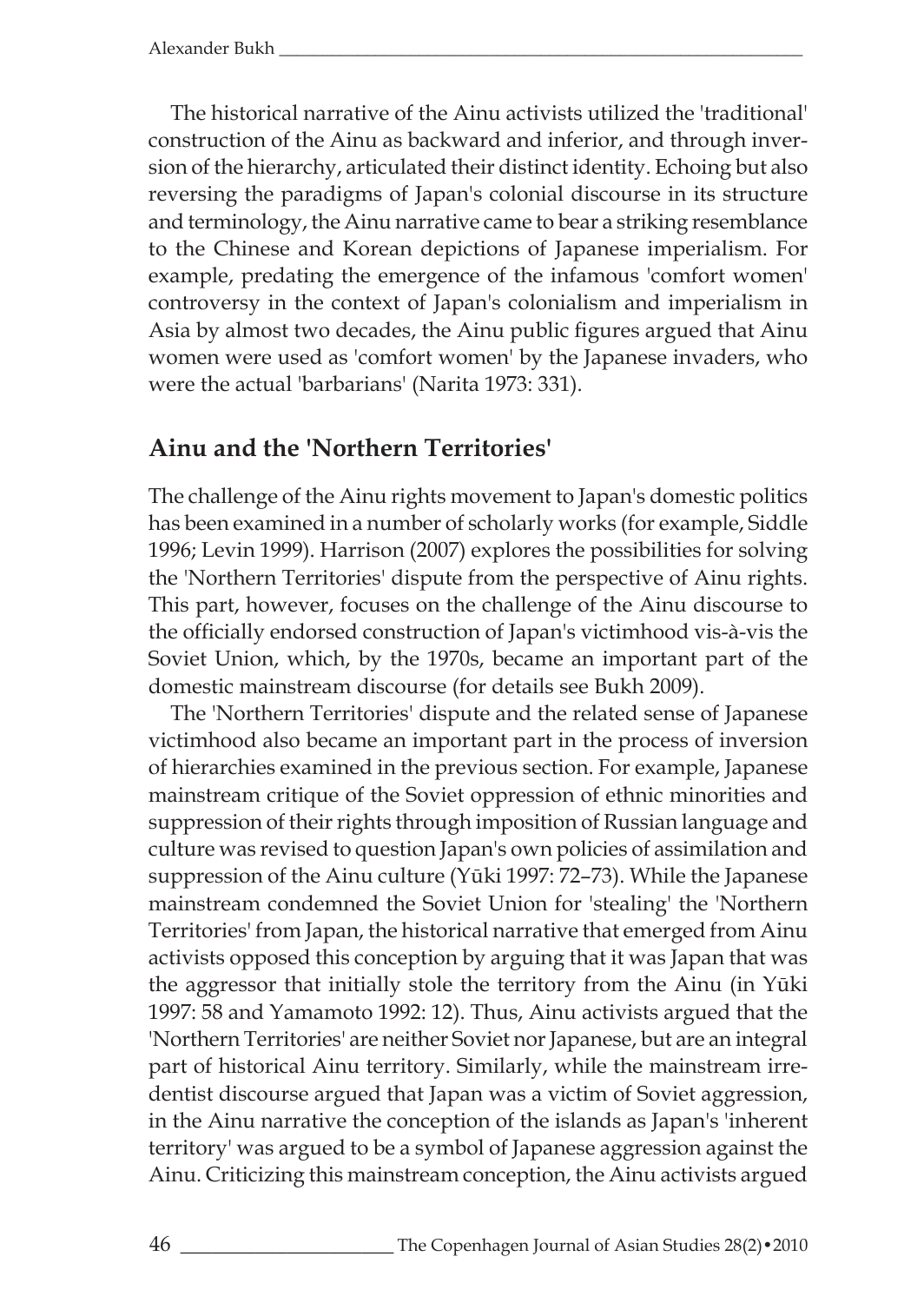that until the end of the war, the Kurile Islands and Sakhalin were nothing more than a colony, an 'outside territory' (*gaichi*) (Narita 1973: 330). Stating that the Ainu had never rented or sold Hokkaido nor the Kurile Islands to the Japanese, the indigenous voice and a number of non-Ainu (*wajin*) intellectuals continuously criticized the government-sponsored movement for the return of the Japanese 'inherent territory', the 'Northern Territories', for its ignorance of the fact that before the invasion of the Japanese, it was the land of the Ainu (for example, Narita 1973: 329, 1981: 96–97; Kayano 1980, 1986: 110, 1997: 5–6; Yamamoto 1992; Nomura 1993; Yūki 1997: 57–96).

The 1884 forced relocation of Shumushu Ainu to the island of Shikotan, now one of the 'Northern Territories' islands, became an important part of the historical narrative on Ainu victimhood and in the critique of the mainstream irredentist movement. The tragedy of the Shumushu Ainu who, at the time of their forced relocation to Shikotan were deeply russified in terms of culture, language and religion, became part of the narrative regarding the suffering of the Ainu at the hands of the Japanese and one of the historical incidents in the construction of the counter-discourse on 'Northern Territories' (for example, Kaiho 1974; Yamamoto 1992: 88; Hirayama 2005: 96–98).

Notably, the appeal to the 'Northern Territories' as a symbol in the construction of Ainu identity was not univocal. Possibly reflecting the at-times explicitly stated dependence of the Ainu struggle on mainstream politics (for example, see Kayano 1994: 110) or resulting from purely pragmatic calculations, the position on the 'Northern Territories' issue adopted by the Hokkaido Utari Association (Utari), the main representative organization of the Ainu, has been quite ambiguous. Arguably, the agenda of the Utari reflects its mission to rescue Ainu history from the modernizing narrative, its opposition to the 'homogenous nation' paradigm and its dependence on government funding and the need to ally with mainstream politicians. Thus, in 1982 it passed a resolution that suspended (*horyū*) Ainu land ownership claims to the four disputed islands. In the following year, however, the Utari published a collection of documents regarding prior habitation of the Kurile Islands by the Ainu (cited in Siddle 1996: 183) and passed a resolution that called for the Japanese government and the Hokkaido prefectural authorities to recognize Ainu as the prior inhabitants (*senjūsha*) of the Kurile Archipelago (see CCCP Camera blog). In August 2002, Utari decided to adopt a resolution that would officially call for recognition of Ainu prior habitation rights on the islands of the 'Northern Territories' during its general meeting in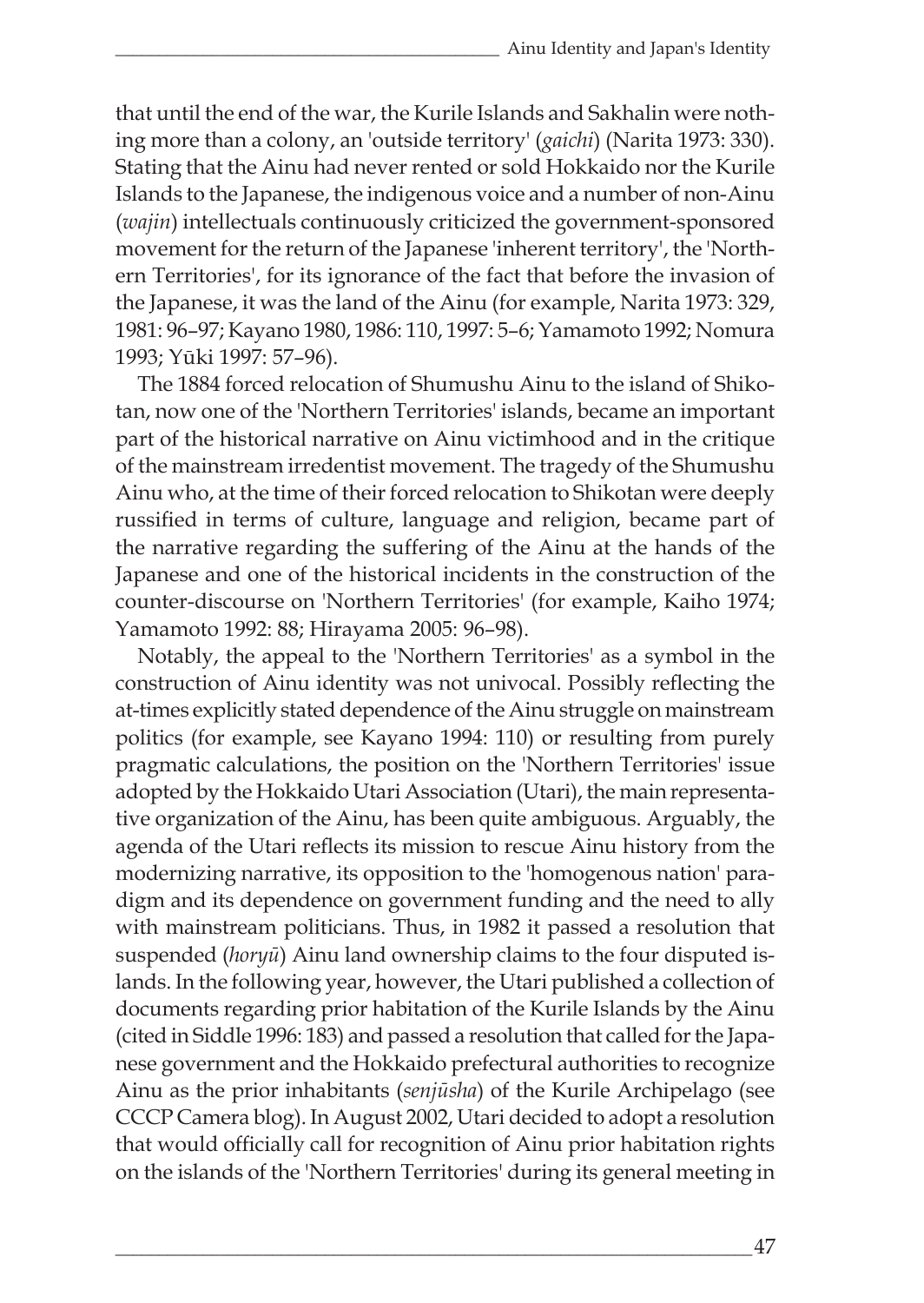spring 2003 (*Asahi Shimbun,* 30 August 2002: 26.) This resolution, however, has never materialized. Similarly ambiguous was the position taken by Kayano Shigeru, one of the leading figures in the Ainu movement who became the first Ainu to sit in the Diet. After getting elected to the Diet in 1994 Kayano stated on a number of occasions (for example, at House of Councilors, Cabinet Committee meeting, 24 November 1994 and at the meeting of the Committee on Okinawa and Northern Territories, 02 December 1997) that the 'Northern Territories' had been Ainu territory and now, two strong states, Russia and Japan, were debating the future of the islands 'above the heads' of the 'original owners'.

Notably, this conception of the territorial dispute contradicted the official position of the socialist party, Kayano's political base. Japan's Socialist Party (from 1996 onwards, the Social Democratic Party of Japan) embraced the Ainu issue in its struggle with the conservative Liberal Democratic Party (LDP) already in the 1970s. At the same time, however, it adhered to the 'Japan's inherent territory' conception of the 'Northern Territories' and did not dwell on the ramifications of the revision of the history of Japan's northward expansion that it championed for the territorial dispute (see for example, *Gekkan Shakaitō* 1974). When interviewed for the party organ, Kayano's statement regarding his political goals and ambitions referred to Japanese colonization of the Ainu lands as an act of aggression but at the same time omitted the 'Northern Territories' issue and explicitly limited the geographical scope of Ainu lands to Hokkaido (Kayano 1994: 111).

References to the 'Northern Territories' emerged mainly as individual views of various Ainu leaders, from non-affiliated activists and from smaller and more independent Ainu organizations. Nevertheless, however limited in scope, the issue of the Ainu did become part of the domestic political and public discourse on the 'Northern Territories'. Many of Japan's left-leaning historians in charge of compiling school history textbooks came to share the Ainu perception of the dispute and consistently refused to insert the reference to the 'Northern Territories' as 'inherent Japanese territory' in the school history textbooks (Ienaga 1993: 63-66). Since the early 1980s, the progressive daily *Asahi Shimbun* has carried multiple articles and opinion pieces questioning the notion of the 'Northern Territories' as Japan's 'inherent territory', calling for the need to recognize the Ainu as their historical inhabitants and to address the question of Ainu rights vis-à-vis the disputed islands. On the eve of the 1988 Soviet Foreign Minister Shevarnadze's visit to Japan, the *Asahi Shimbun* reported a demand issued by a group of Ainu activists called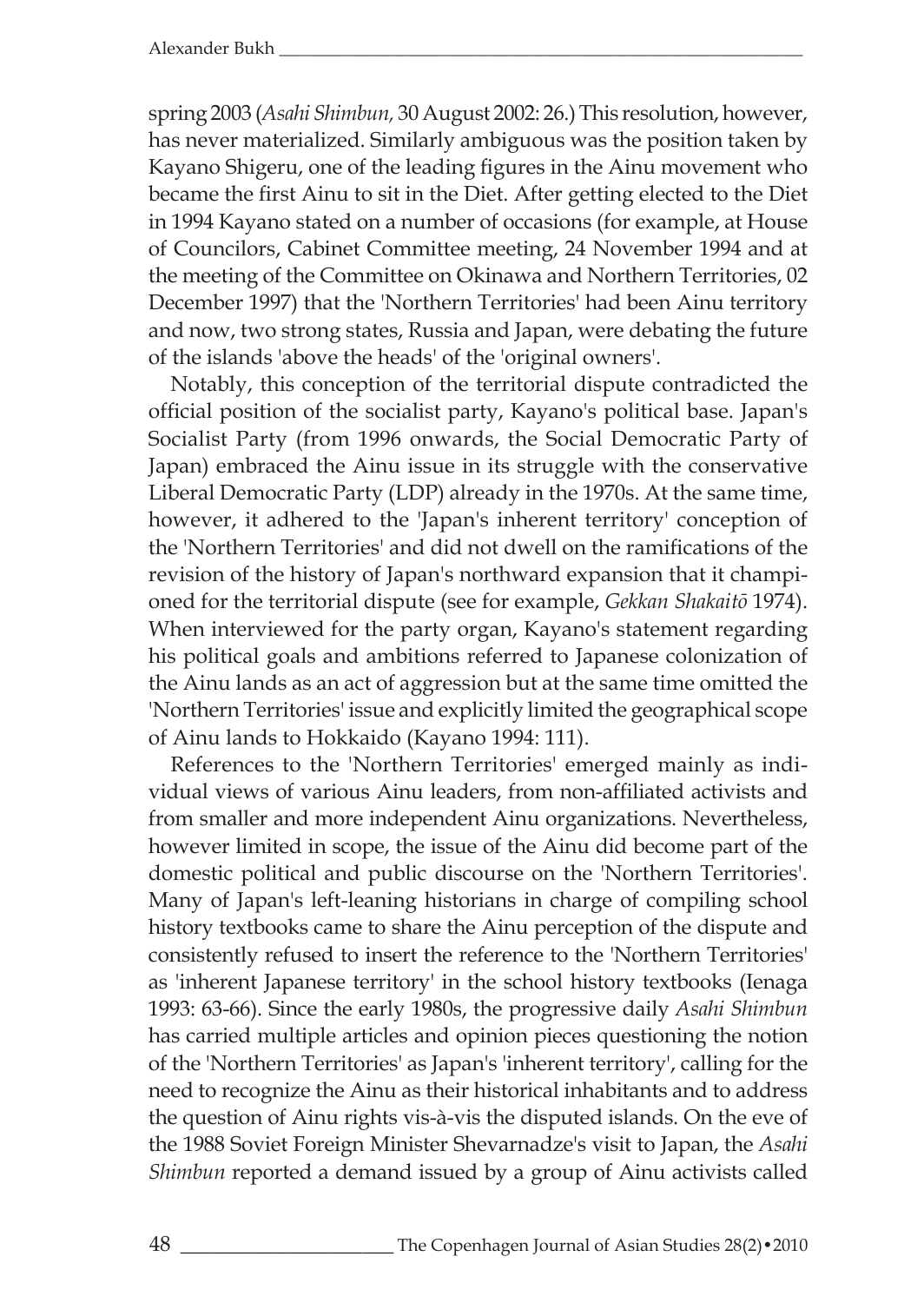'Ainu National Congress' (*ainu minzoku kaigi*), that the government include Ainu representatives in the bilateral talks (*Asahi Shimbun*, 17 December 1988). In September 1991, one of the Ainu activists, Chikappu Mieko, was among the members of the group that visited the disputed islands as part of a tour organized by 'Peace Boat', a leftist Japanese non-governmental organization. Besides explicitly positioning herself in talks with local Russian residents not as a Japanese, but as an Ainu, a representative of the 'original owners' of the islands, Chikappu criticized the hypocrisy underlying the Japanese irredentist movement and the conception of the islands as Japan's 'inherent territory' (in Yamamoto 1992: 140–46).

 Obviously, the appropriation of the irredentist cause and the vision of an Ainu state on the 'Northern Territories' by parts of the Ainu community as well as the presentation of Ainu as culturally and ethnically distinct from the Japanese in this counter-discourse had significant implications for Japan's quest for the return of the 'Northern Territories'. Besides questioning the validity of the mainstream historical narrative on the 'inherent territory', the Ainu discourse also undermined the conception of the irredentist cause as a 'national mission' and the historico-cultural argument that justified Japan's preoccupation with the return of the islands through an appeal to a 'unique Japanese concept of national territory', in which '*natural*, *racial, linguistic* and *cultural* boundaries must coincide with political and administrative borders' (Kimura 1980: 709, emphasis added).

# **Policy Responses to the Ainu Challenge**

Despite the above examined attempts to expand the Ainu issue to the political arena, the successes of the Ainu activists and other supporters of the cause remained contained within the realm of the historical, social and cultural. While first steps to improve the social position of the Ainu were taken by the Hokkaido government already in the 1970s, on the national level the Ainu activities yielded results only in 1997, when the process of revising the colonial legislation that designated the Ainu as 'former natives' abolished this almost hundred-year-old law and enacted the Act for the Promotion of Ainu Culture, the Dissemination of Knowledge and Education regarding Ainu Traditions. Formally, this law interrupted the discourse on Japanese ethnic homogeneity and officially elevated the Ainu from the realm of inferior barbarian to a status of an equal ethnic entity. At the same time, however, the report of the Expert Group on which the law was based, largely followed the *nihonjinron* conception of the Ainu culture. It contained the Ainu within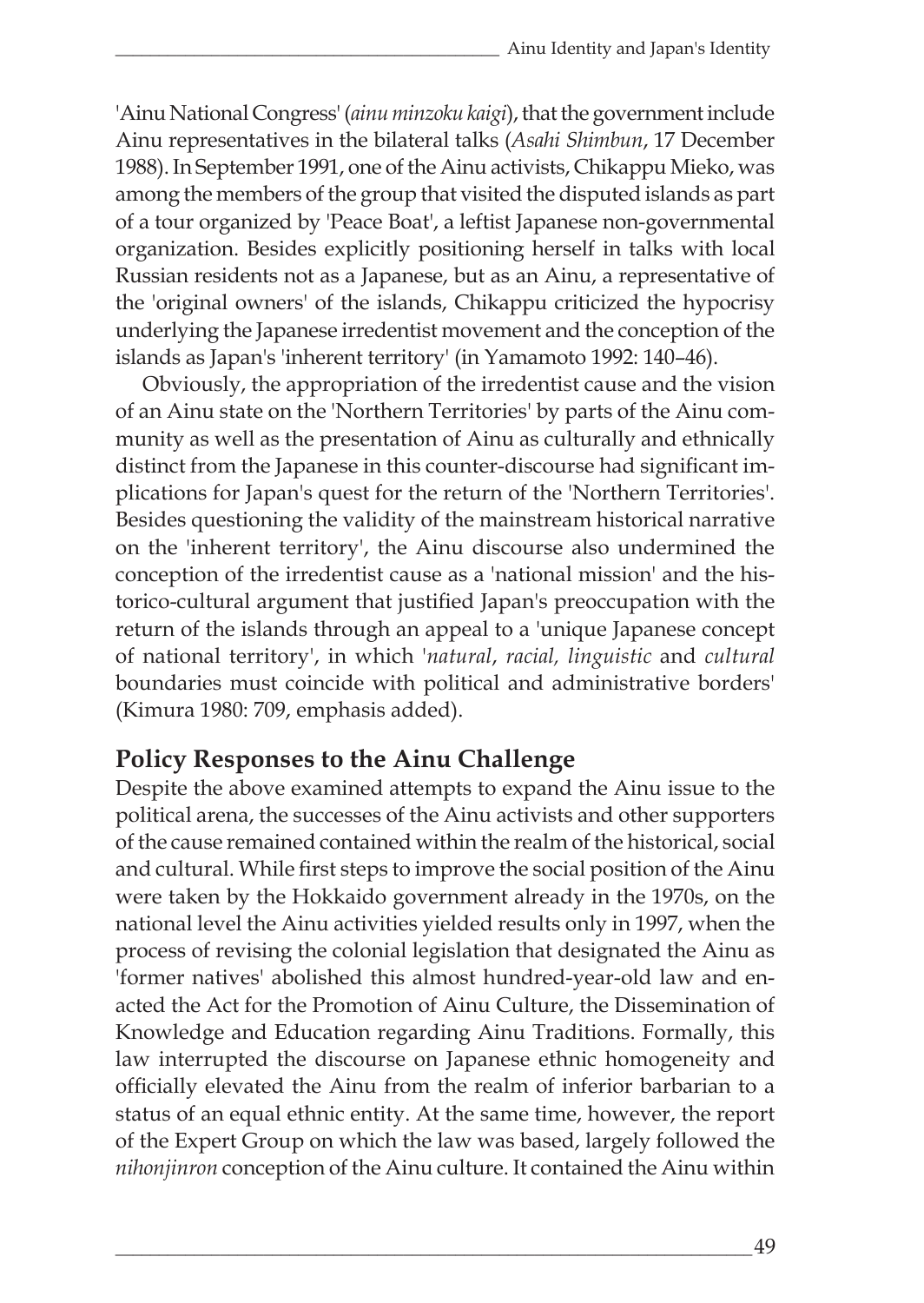the realm of Japanese identity by stipulating their status as indigenous people within the realm of Japan's 'inherent territory' and glossed over the history of invasion, colonization and forced assimilation (Siddle 2002: 408; Satō et al. 2009: 23).

More significant change occurred only a decade later, when in June 2008, a month before Japan hosted the G-8 summit on Hokkaido, both Houses of the Diet unanimously adopted a resolution that noted the history of discrimination against the Ainu and recognized them as the indigenous people of Japan, 'prior habitants of the northern part of the Japanese islands, especially Hokkaido'. At this point, the exact ramifications of this resolution, fostered by political calculations of little relevance to Ainu *per se* (Suzuki 2008a: 68-69), for Japan's Ainu policy are still to be seen. A report published by the Expert Group on Ainu Policy in July 2009 goes much further than the one of 1997 in its recognition of Ainu as indigenous people with their own distinct identity and the past and present misfortunes resulting from the state's policy. At the same time, its policy recommendations are limited to cultural and social aspects. In terms of granting political rights to Ainu, the report mentions briefly in its last paragraph that this issue should be studied 'prudently' as mid- and long-term policy issues (Satō et al. 2009). It also must be noted that apparently the Diet resolution that recognized Ainu as indigenous people was achieved on a basis of a certain tacit understanding shared by both the members of the Diet and Utari leadership. Namely, it was agreed that the recognition of Ainu rights would not entail any financial compensation or recognition of Ainu land claims and would be limited mainly to support for Ainu exercise of their cultural rituals (Suzuki 2008a: 54, 2008b: 71), restricting the exercise of indigenous rights to non-political issues. Furthermore, it seems that in the process, the Utari agreed not to tolerate any 'splittist' (*kokka bunretsu*) claims emerging from within its ranks (Suzuki 2008a: 55), explicitly distancing itself from the 'Northern Territories as part of Ainu lands' argument and other political demands supported by certain Ainu groups. As such, it is doubtful whether the quest for Ainu identity will ever be able to go beyond the cultural and social boundaries, determined to a large extent by the Japanese political discourse.

*Alexander Bukh is an Associate Professor of International Relations at the Graduate School of Humanities and Social Sciences, University of Tsukuba in Japan. (abukh70@gmail.com)*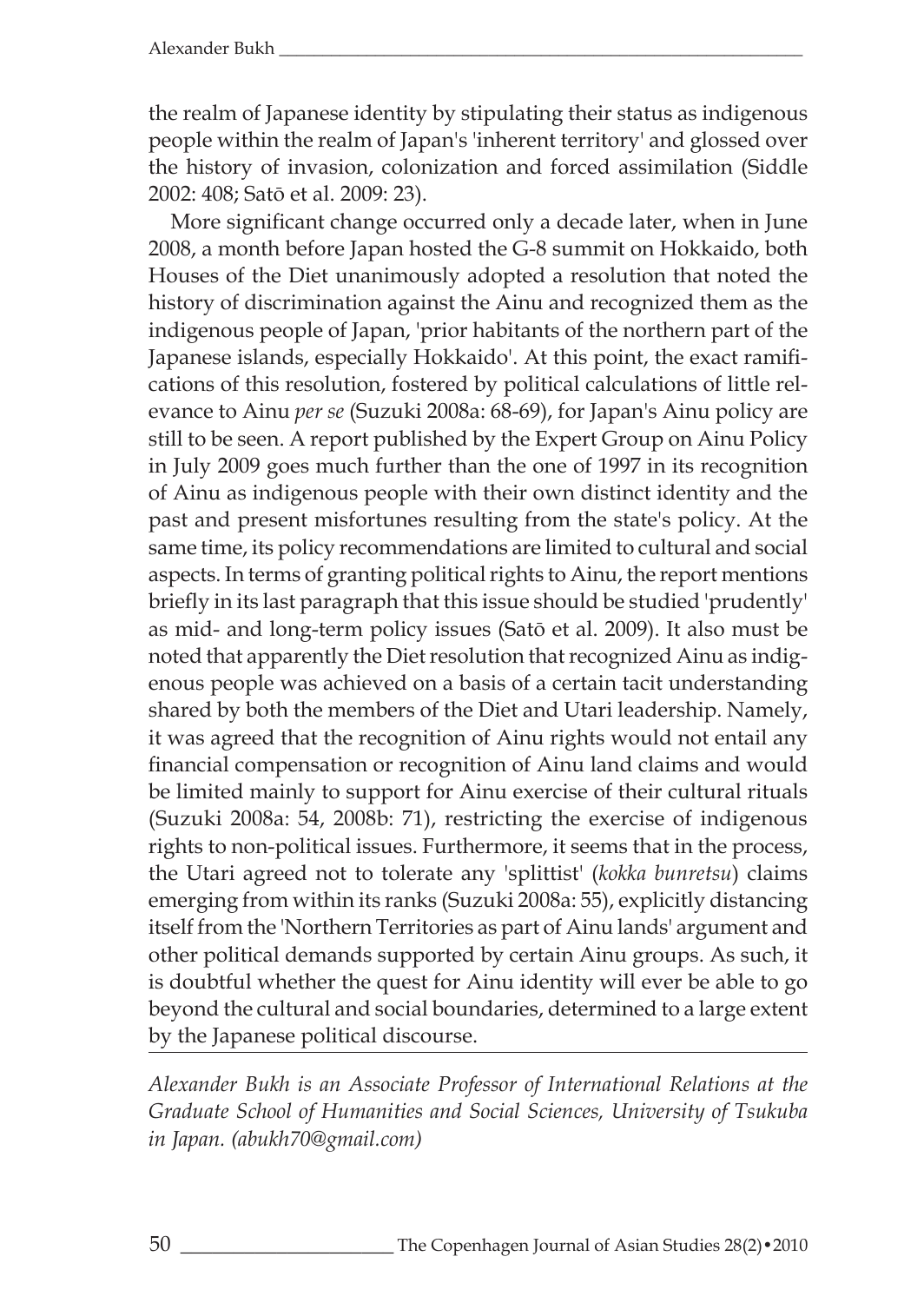#### **NOTES**

- 1 Parts of this article appeared in Chapter 4 in: Alexander Bukh, *Japan's Identity and Foreign Policy: Russia as Japan's 'Other'.* London and New York, Routledge (2009).
- 2 As the result of the conclusion of the 1875 Saint Petersburg Treaty between Japan and Russia, Japan gained control over all of the Kurile chain in exchange for giving up claims to Sakhalin. Shumushu is the northernmost island in the Kurile chain located in close proximity to the Kamchatka Peninsula.
- 3 Habomai is actually a small archipelago consisting of seven principal islands.
- 4 The revised convention (ILO 169), which argued for respect for cultures and traditions of indigenous people, appeared only in 1989.

### **REFERENCES**

- Akitsuki, Toshiyuki 1987. 'Edo Jidai ni Okeru Nijonjin no Roshiakan' (Japanese view of Russia during the Edo period). In Ryohei Yasui (ed), *Nihon to Roshia* (Japan and Russia)*.* Tokyo, Waseda University.
- Aoki, Tamotsu 1999. *Nihonbunkaron No Henyo* (Transformation of Nihonbunkaron). Tokyo: Chuokoron-shinsha.
- *Asahi Shimbun* 1988. 'Hoppōryōdo henkan kōshō ni ainu mo sanka o' (Ainu demand to be included in the negotiations related to the return of the Northern Territories), 17 December.
- Befu, Harumi 2001. *Hegemony of Homogeneity.* Melbourne: Brown Prior Anderson.
- Bukh, Alexander 2009. *Japan's Identity and Foreign Policy: Russia as Japan's 'Other'*, London: Routledge.
- CCCP Camera blog. Accessed 10 October 2010 at www.ne.jp/asahi/cccp/camera/HoppouRyoudo/Naiyou/Senjuuminn.htm.
- Dale, Peter N. 1986. *The Myth of Japanese Uniqueness*. Sydney: Croom Helm and Nissan Institute for Japanese Studies.
- Ehara, Kota 1980. 'Ainu No Kotoba/ Kotoba No Tamashi' (The Ainu language, the soul of the language). *Asahi Journal* 22, no. 28: 61-63.
- Fabian, Johannes 1983. *Time and the Other: How Anthropology Makes its Object.* New York: Columbia University Press.
- Fitzhugh, W. W., and S. O. Dubreuil (eds.) 1999. *Ainu: Spirit of a Northern People*. Los Angeles: Perpetua Press.
- Fujimura, Hisakazu 1982. '"Kokoro" No Bunka' (Culture of the 'heart'). *Chūō Kōron* 97, no. 13: 303-11.
- *Gekkan Shakaitō* 1974. 'Ainu Minzoku Seisaku' (Policy regarding the Ainu people). 207: 223-26.
- Hagino, Munemi 1983. 'Umehara Takeshi shi no dōkeiron e no gimon' (Questioning Umehara's 'same origin' theory). *Chūō Kōron* 98, no. 4: 195-203.
- Hanazaki, Kohei 1986. 'Gendai nihonjin ni totte minzokujikaku to wa' (What national self-awareness means for modern Japanese). *Sekai* 483, no. 1: 99-117.
- 1977. 'Sabetsu No Uchi in Aru Ainu No Jinken Kaifuku' (Restoring the human rights of discriminated Ainu). *Asahi Journal* 19, no. 35: 61-63.
- Hanihara, Kazuro 1982. 'Shizen Jinruigaku Kara Mita Ainu' (Ainu as seen from natural anthropology). *Chūō Kōron* 97, no. 13: 275-89.
- Harrison, Scott 2007. 'The Indigenous Ainu of Japan and the 'Northern Territories Dispute'. MA Thesis, Department of History, University of Waterloo. Accessed 14 December 2008 at http://uwspace.uwaterloo.ca/bitstream/10012/2765/1/ Scott%20Harrison\_GSO\_Thesis.pdf.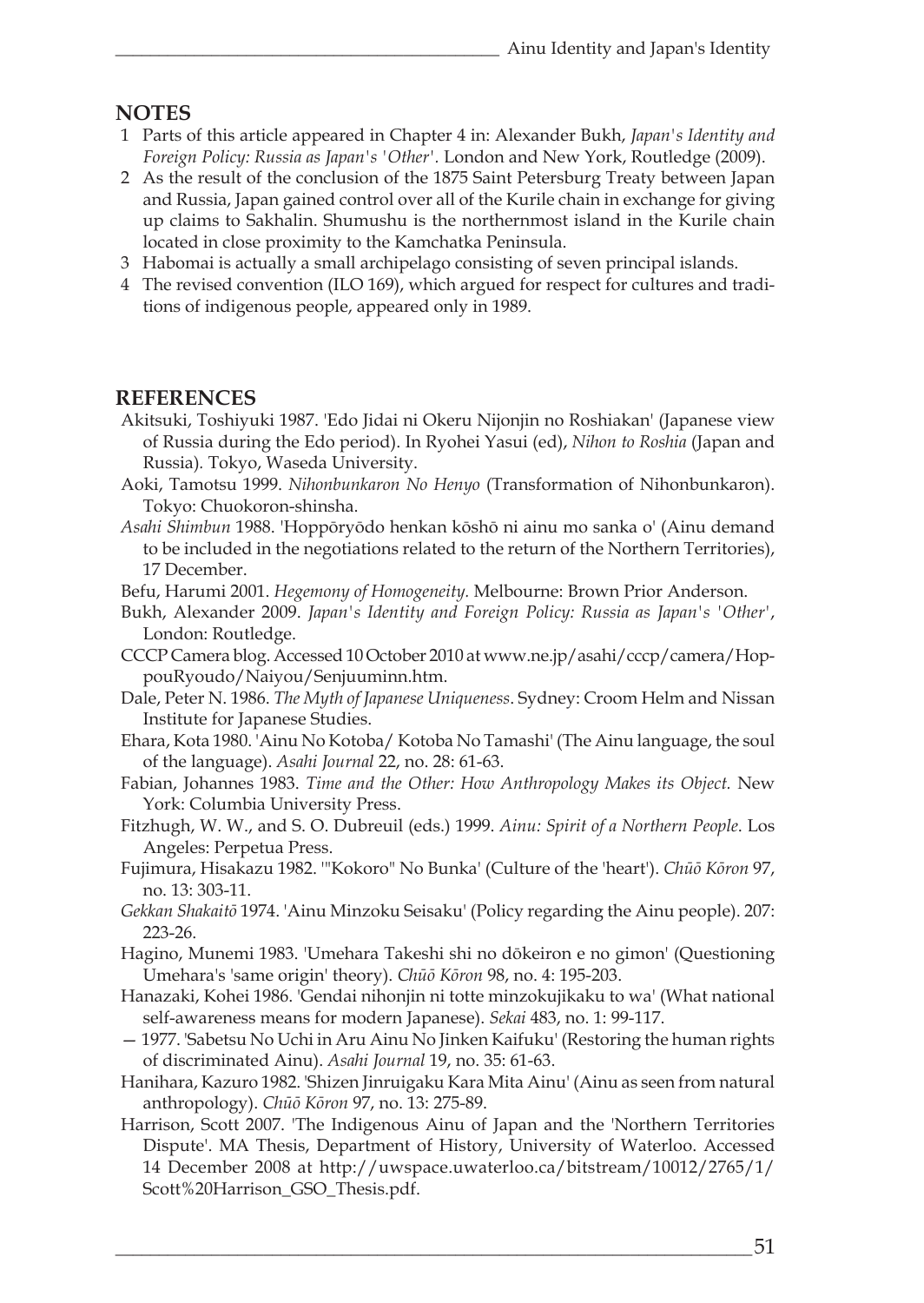- Hashimoto, Susumu 1987. 'Ainu jinken sengen no tameni' (For Ainu human rights declaration). *Sekai* 499, no. 3: 265-79.
- Hirayama, Hiroto 2005. *Ainu Hoppōryōdo gakushū ni charenji* (Challenging the study of the Ainu and the Northern Territories). Tokyo: Akashi Shoten.
- Ienaga, Saburo 1993. *Misshitsu kentei no kiroku* (Proceedings of the behind the closed doors certification process). Tokyo: Meichou kankoukai.
- Irimoto, Takashi 1999. 'Ainu minzoku mondai' (The problem of the Ainu nation). In K. Miyamoto and Y. Shimizu (eds.), *Bunka jinruigaku kōgi* (Lectures on Cultural Anthropology), pp. 190-203. Tokyo: Yachio.
- Kaiho, Yōko 1974. 'Kindai ni okeru ainu no kyousei ijū' (Forced relocation of Ainu in modern Japan). *Rekishi hyōron* 292**:** 79-90.
- Kayano, Shigeru 1997. *Ainu minzoku kara mita kindai nihon (*Modern Japan as seen from the Ainu people)*,* Tokyo, Chūō University.
- 1994. 'Ima koso nihojin to taitō no hanashiai o shitai' (Now is the time I would like to engage in a discussion with Japanese on an equal basis). *Gekkan shakaitō* 472**:** 110-15.
- 1986. 'Hokkaido o nihonkoku e utta oboe wa naiga' (I don't recall selling Hokkaido to the Japanese state). *Asahi Journal* 28, no. 45: 110.
- 1980. *Ainu No Hi* (Ainu's Memorial). Tokyo: Asahi shimbunsha.
- Kikuchi, Isao 1994. *Ainu minzoku to nihonjin* (The Ainu nation and the Japanese). Tokyo: Asahi Shimbunsha.
- Kimura, Hiroshi 2000. *Distant Neighbors*. 2 vols. Armonk, New York: M. E. Sharpe.
- 1980. *Soren to Roshiajin (The Soviet Union and the Russians)*. Tokyo: Soyosha.
- Kitahara, Ryuzō 1983. 'Gendai Ni Ikiru Ainu' (Ainu living today). *Sekai* 450, no. 5: 1.
- Larson, Eric, Z. Johnson, and M. Murphy 2008. 'Emerging Indigenous Governance: Ainu Rights at the Intersection of Global Norms and Domestic Institutions'. *Alternatives: Global, Local, Political* 33, no. 1**:** 53-82.
- Levin, Mark 2008. 'The Wajin's Whiteness: Law and Race Privilege in Japan' (unofficial English translation). *Hōritsu Jihō* 80, no. 2: 80-91.
- 1999, 'Kayano et al. v. Hokkaido Expropriation Committee: "The Nibutani Dam Decision"', International Legal Materials (394), 1-40. Accessed 10 October 2010 at http://papers.ssrn.com/sol3/papers.cfm?abstract\_id=1635447.
- Liebersohn, Harry 1994. 'Discovering Indigenous Nobility: Tocqueville, Chamisso, and Romantic Travel Writing'. *The American Historical Review* 99, no. 3: 746-66.
- Matsui, Tsuneyuki 1972. 'Ainu ronkō' (Study of the Ainu). In K. Tanigawa (ed), *Ainu,*  pp. 565-80*.* Tokyo: Shin jinbutsu ōraisha.
- Morris-Suzuki, Tessa 1998. *Re-Inventing Japan*. London: M. E Sharpe.
- 2000. *Henkyō kara nagameru: ainu ga keikensuru kindai* (Observing from the periphery: modernity as experienced by Ainu).Tokyo: Misuzu shobō.
- Narita, Tokuhei 1973. 'Ainu toshite no watashi no onnen' (My deep-seated grudge as an Ainu). *Chūō Kōron* 88, no. 8: 328-36.
- 1981. 'Ainu wa teki wo sagashiteinai' (Ainu were not looking for enemies). *Asahi Journal* 23, no. 27: 96-99.
- Nishino, Ryota 2007. 'Making of the Empire from the Home Front or Internal Colonization?' Paper presented at *Asian Studies Conference Japan*. Tokyo, June 23.
- Nomura, Gi'ichi 1993. 'Hoppōryōdo wa dare no mono?' (To whom do the Northern Territories belong?). In S. Ishii, *Ainu no hon* (The book of Ainu), pp 150-55. Tokyo: Takarajima sha.
- Ogawa, Tokumei 1974. '"Horobi" no fuchi kara no sakebi' (A cry from the tip of the cliff). *Asahi Journal* 16, no. 1: 36-40.